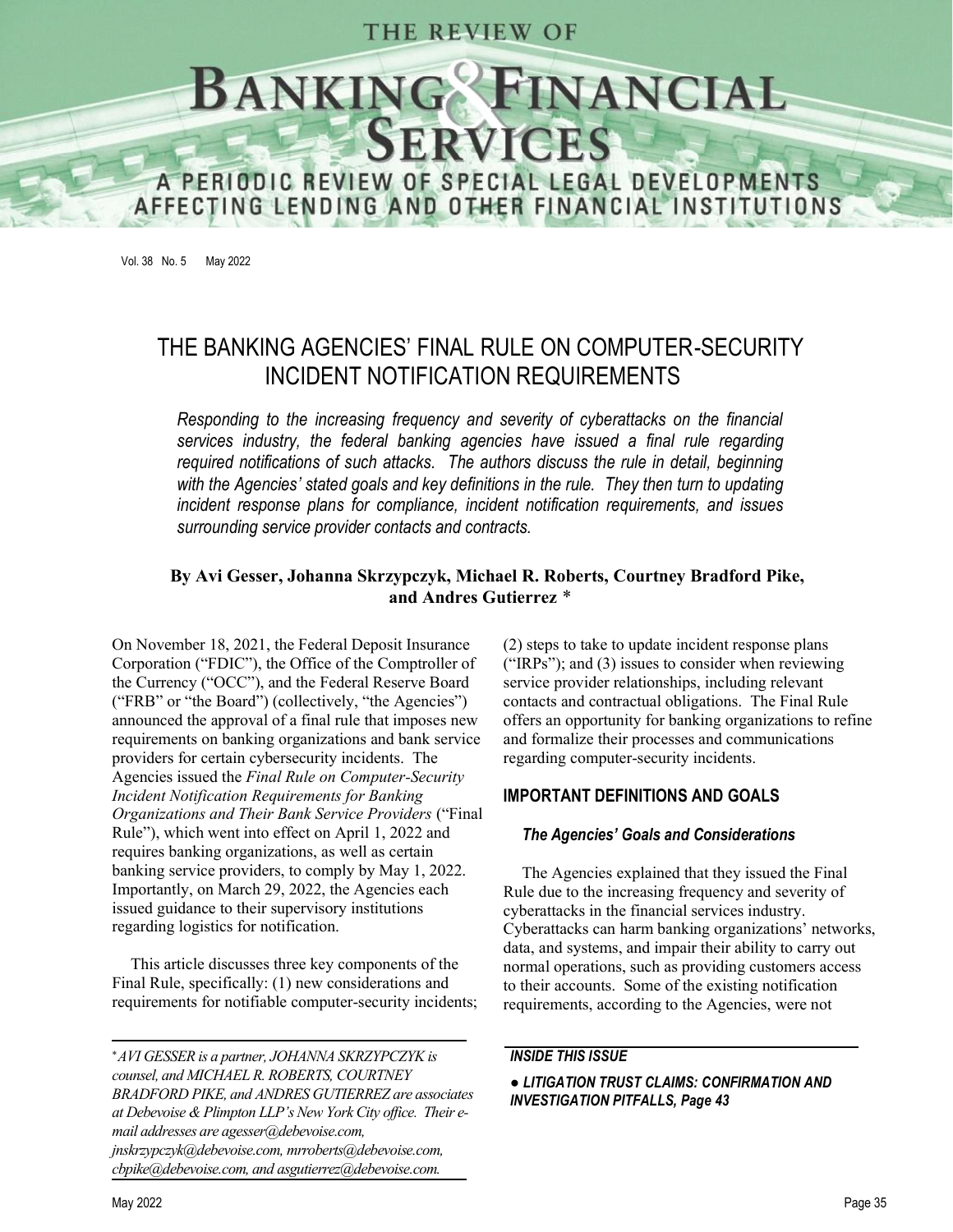RSCR Publications LLC Published 12 times a year by RSCR Publications LLC. Executive and Editorial Offices, 2628 Broadway, Suite 29A, New York, NY 10025-5055. Subscription rates: \$650 per year in U.S., Canada, and Mexico; \$695 elsewhere (air mail delivered). A 15% discount is available for qualified academic libraries and full-time teachers. For subscription information and customer service call 609-683-4450; fax 609-683-7291; write Subscriber Services, RSCR Publications, PO Box 585, Kingston NJ 08528; e-mail cri.customer.service@comcast.net; or visit our website at www.rscrpubs.com. General Editor: Michael O. Finkelstein; tel. 212-876-1715; e-mail mofinkelstein@gmail.com. Associate Editor: Sarah Strauss Himmelfarb; tel. 301-294-6233; e-mail sarah.s.himmelfarb@gmail.com. To submit a manuscript for publication contact Ms. Himmelfarb. Copyright © 2022 by RSCR Publications LLC. ISSN: 1051-1741. All rights reserved. Reproduction in whole or in part prohibited except by permission. For permission, contact Copyright Clearance Center at www.copyright.com. The Review of Banking & Financial Services does not guarantee the accuracy, adequacy, or completeness of any information and is not responsible for any errors or omissions, or for the results obtained from the use of such information.

comprehensive enough and resulted in some untimely notifications. The Agencies also noted that they anticipate that the Final Rule will allow banking organizations and bank service providers time to assess incidents before making notifications, which will reduce notification of less material incidents and ensure that regulators are still receiving alerts as early as possible.

The Agencies explained that they anticipate that the 36-hour notice requirement (described infra), which is viewed as the most onerous part of the Final Rule, will make sense in light of the simplicity of the notification required and the severity of the incidents that would require notification. Additionally, the Agencies believe that the 36-hour notice requirement provides additional benefits, including:

- promoting early awareness of emerging threats to banking organizations and the broader financial system that helps the Agencies react to these threats before they become systemic;
- enabling prompt notification of reportable incidents: if the notification incident is isolated to a single banking organization, helping the Agencies to facilitate requests for assistance on behalf of the affected organization to minimize the impact of the incident, which could prove helpful for small banking organizations with more limited resources; and for a notification incident that is one of many similar incidents occurring at multiple banking organizations, helping the Agencies to also alert other banking organizations of the threat, recommended measures to better manage or prevent the recurrence of similar incidents, or otherwise help coordinate incident response;
- helping facilitate prompt notifications about incidents, which could enable the Agencies to respond faster to potential liquidity events that may result from such incidents, allowing a faster regulator response that could mitigate, or entirely prevent, these adverse liquidity events, thereby enhancing the resilience of the banking system against notification incidents;
- allowing the Agencies to facilitate and approve requests from banking organizations for assistance

through the U.S. Treasury Office of Cybersecurity and Critical Infrastructure Protection; and

 enabling the Agencies to receive information on notification incidents at multiple banking organizations and help enable the Agencies to conduct empirical analyses to improve related guidance, adjust supervisory programs to enhance resilience against such incidents, and provide information to the industry to help banking organizations reduce the risk of future computersecurity incidents.

#### Key Definitions Under the Final Rule

Banking Organizations and Bank Service Providers. The Agencies each define "banking organizations,"<sup>1</sup> based on their regulatory purview and, importantly, each exclude designated financial market utilities ("FMUs") from their respective definitions.<sup>2</sup>

<sup>1</sup> The OCC defines a banking organization as, "a national bank, Federal savings association, or Federal branch or agency of a foreign bank." Final Rule, 86 Fed. Reg. 66424, 66442 (Nov. 23, 2021), https://www.govinfo.gov/content/pkg/FR-2021-11- 23/pdf/2021-25510.pdf. The FRB defines a banking organization as, "a U.S. bank holding company; U.S. savings and loan holding company; state member bank; the U.S. operations of foreign banking organizations; and an Edge or agreement corporation." *Id.* at 66443. The FDIC defines a banking organization as, "an FDIC-supervised insured depository institution, including all insured state nonmember banks, insured state-licensed branches of foreign banks, and insured State savings associations." Id. at 66444.

 $2$  An FMU is "any person that manages or operates a multilateral system for the purpose of transferring, clearing, or settling payments, securities, or other financial transactions among financial institutions or between financial institutions and the person."  $12$  U.S.C.  $5462(6)$ ). The Final Rule defines "designated financial market utility" as having the same meaning as set forth at 12 U.S.C. § 5462(4), under which a "designated financial market utility" means a FMU that the Financial Stability Oversight Council ("FSOC") has designated as "systemically important" under section 804 (12 U.S.C. § 5463) of the Dodd-Frank Act. In determining whether a FMU is, or is likely to become, "systemically important," the FSOC is required by section 5463 to take into consideration the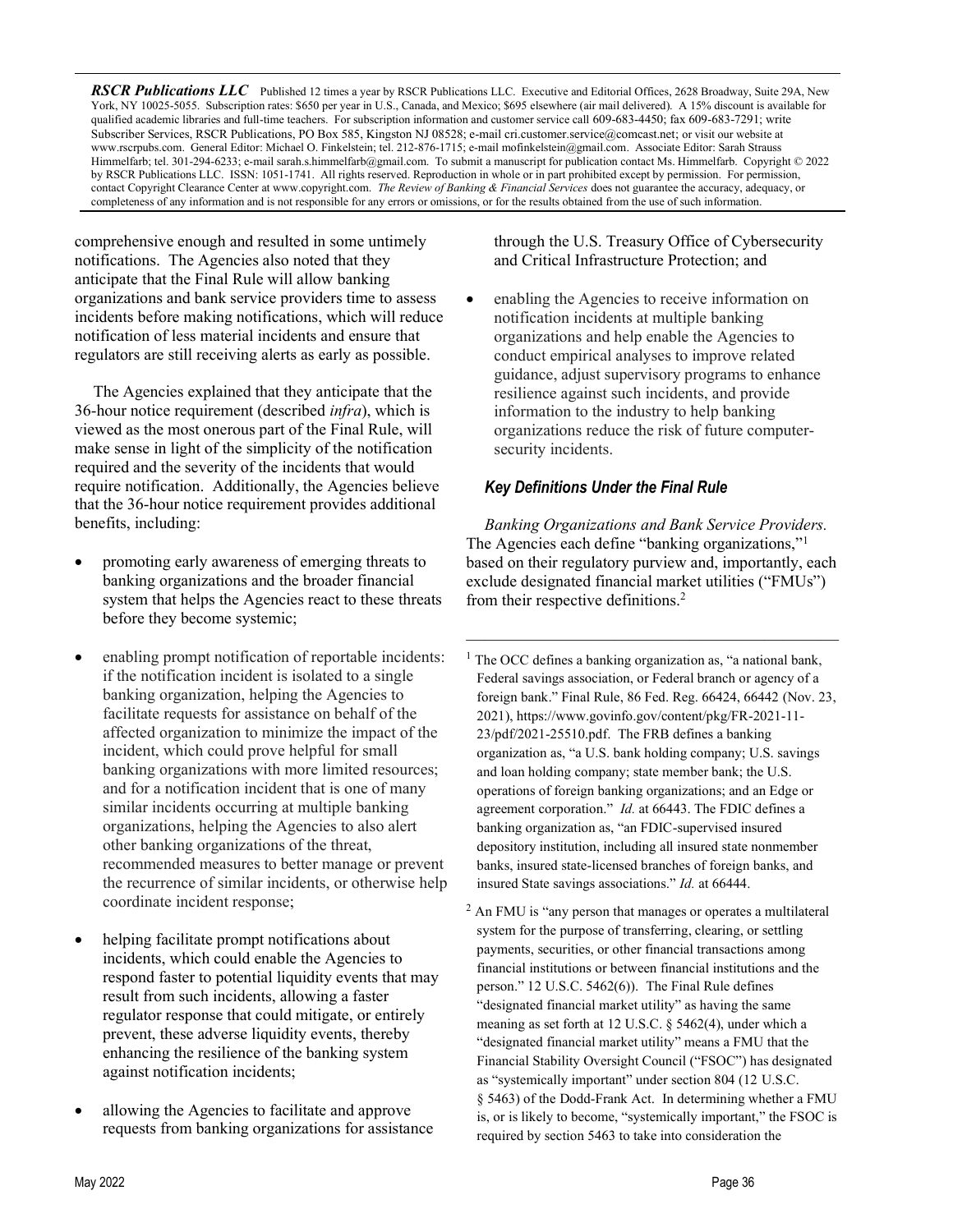Under the Final Rule, a "bank service provider"<sup>3</sup> does not include designated FMUs and is defined as service company or other person that performs covered services" subject to the Banking Service Company Act ("BSCA"). These "covered services" include check and deposit sorting and posting, computation and posting of interest and other credits and charges, preparation and mailing of checks, statements, notices, and similar items, or any other clerical, bookkeeping, accounting, statistical, or similar functions performed for a depository institution, which may include data processing, internet banking, or mobile banking services.<sup>4</sup>

However, the Agencies explained that FMUs that are not designated and meet the definition of "banking" organization" or "bank service provider" are within the Final Rule's scope. The Agencies determined that excluding all FMUs would be overly broad and result in inconsistent regulatory treatment and possible confusion, as there is no defined list of FMUs, other than designated FMUs.

Computer-Security Incident. The Final Rule's definition of a "computer-security incident" intentionally deviates from the National Institute of Standards and Technology's ("NIST") standard definition in order to narrow the Final Rule's focus to incidents with the greatest chance of materially and adversely affecting banking organizations. The Final Rule defines a "computer-security incident" as an "occurrence that results in actual harm to the confidentiality, integrity, or availability of an information system or the information that the system processes, stores, or transmits."

footnote continued from the previous page…

 following: (1) the aggregate monetary value of transactions processed by the FMU; (2) the aggregate exposure of the FMU to its counterparties; (3) the relationship, interdependencies, or other interactions of the FMU with other FMUs; (4) the effect that the failure of or a disruption to the FMU would have on critical markets, financial institutions, or the broader financial system; and (5) any other factors that the FSOC deems appropriate. 12 U.S.C. § 5463. The Agencies determined that excluding designated FMUs from the Final Rule is appropriate, as they are already subject to incident notification requirements in other federal regulations.

- <sup>3</sup> The Final Rule defines a bank service provider as a "bank" service company or other person that performs covered services." 86 Fed. Reg. 66424, 66428 (Nov. 23, 2021), https://www.govinfo.gov/content/pkg/FR-2021-11-23/ pdf/2021-25510.pdf.
- <sup>4</sup> 12 U.S.C. §§ 1861-1863.

Notification Incident. The Final Rule's definition of a "notification incident" incorporates a standard that the Agencies explained will avoid having an overbroad Final Rule requiring notification for too many incidents, including those that were more speculative in nature than intended.<sup>5</sup> Moreover, the Final Rule's materiality standard also requires notification for all events that cause prolonged disruptions to customers' ability to access their accounts, whether the result of an accident or natural disaster or an intentional cyberattack. Despite the focus on actual damage, the notification requirement also covers incidents that are reasonably likely to cause material disruption or degradation, not only those that have already had those results. The Final Rule provides a non-exhaustive list<sup>6</sup> of examples of notification incidents, including:

- large-scale distributed denial of service attacks that disrupt customer account access for an extended period of time (e.g., more than four hours);
- a bank service provider that is used by a banking organization for its core banking platform to operate business applications is experiencing widespread system outages and recovery time is undeterminable;
- a failed system upgrade or change that results in widespread user outages for customers and banking organization employees;
- an unrecoverable system failure that results in activation of a banking organization's business continuity or disaster recovery plan;
- a computer hacking incident that disables banking operations for an extended period of time;
- malware on a banking organization's network that poses an imminent threat to the banking

 $6$  *Id.* at 66431.

 $5$  The Final Rule defines a notification incident as a "computersecurity incident that has materially disrupted or degraded, or is reasonably likely to materially disrupt or degrade a banking organization's (1) ability to carry out banking operations, activities, or processes, or deliver banking products and services to a material portion of its customer base, in the ordinary course of business; (2) business line(s), including associated operations, services, functions, and support, that upon failure would result in a material loss of revenue, profit, or franchise value; or (3) operations, including associated services, functions and support, as applicable, the failure or discontinuance of which would pose a threat to the financial stability of the United States." Id.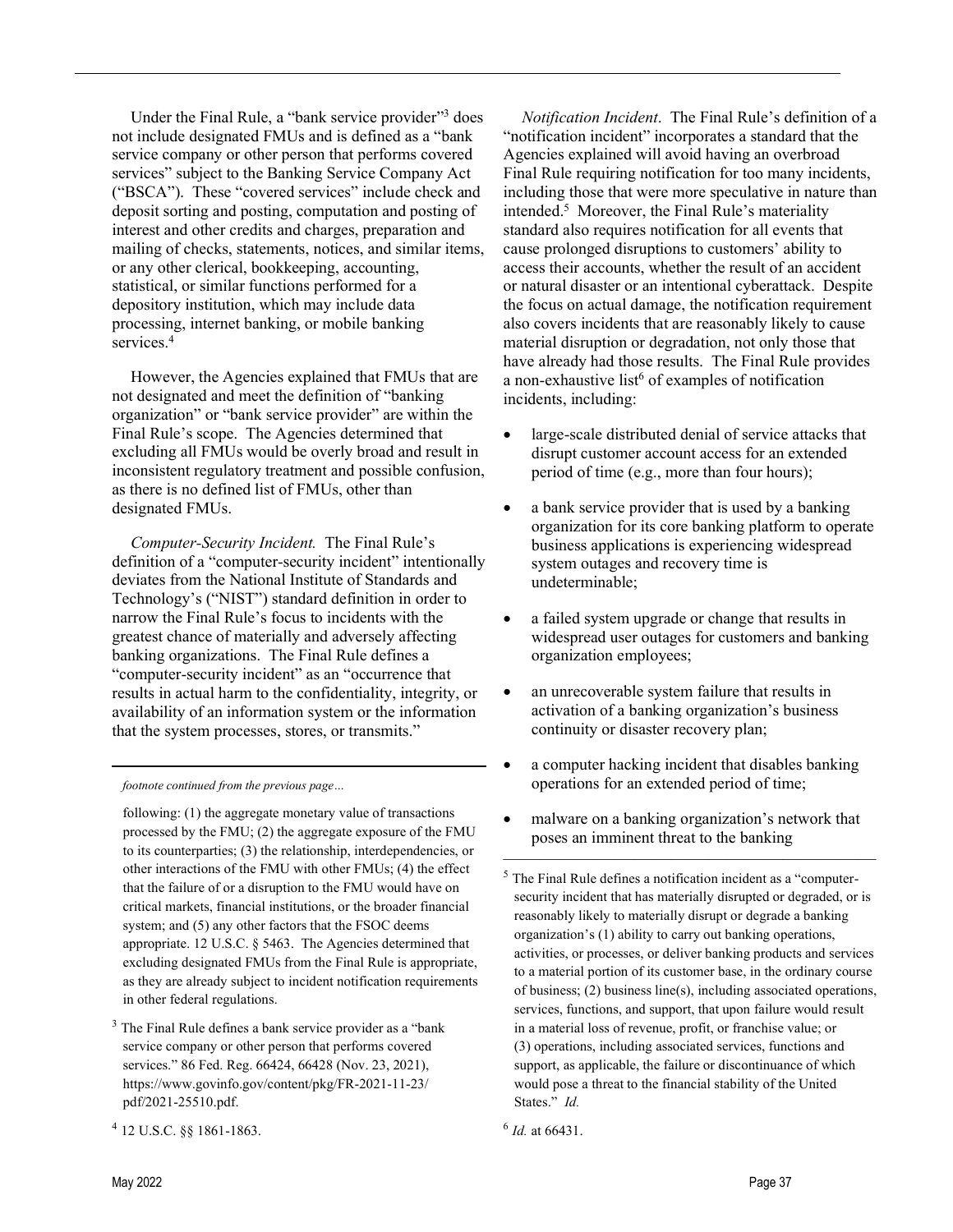organization's core business lines or critical operations, or that requires the banking organization to disengage any compromised products or information systems that support the banking organization's core business lines or critical operations from Internet-based network connections; and

 a ransom malware attack that encrypts a core banking system or backup data.

While these examples are helpful for providing a sense of the breadth of notifiable incidents, banking organizations are still required to evaluate situations individually to determine whether any significant computer-security incidents they experience qualify as notification incidents. The Agencies noted that if there is any uncertainty during this assessment, banking organizations should contact the appropriate regulator. The Agencies explained that they understand that banking organizations may at times, in an abundance of caution, provide an ultimately unnecessary notification based on a mistaken determination, and they do not expect to take supervisory action in those instances. In such an instance, there is not a formal rescission mechanism — banking organizations can simply provide an update to their original notification.

#### UPDATING INCIDENT RESPONSE PLANS FOR **COMPLIANCE**

Even with the flexibility of the 36-hour notification requirement and the benefits it will bring, compliance will require banking organizations to be able to move quickly to ensure that potential incidents are escalated to the appropriate individuals for assessment and, if needed, notification. Companies that are subject to the Final Rule purview should consider a few steps to prepare for it, as well as documenting those steps in an updated incident response plan.

First, banking organizations should determine whether they are, either in their entirety or in part, subject to the Final Rule. In some instances, only certain entities within an organization may fall within the Final Rule's scope. Banking organizations should also start mapping where they may also be bank service providers, even if only to their own affiliated entities. For those entities that fall within the Final Rule's scope, companies should assess which data, information systems, and employees are associated with the covered entities. Once that assessment is complete, companies can update their incident response plans to ensure that the covered entities have the appropriate procedures in place for compliance, including those described below.

Second, the 36-hour turnaround time will pass quickly during a significant computer-security incident, so it will be important for companies to prepare as much as possible. Companies should identify which of the Agencies is their primary regulator that they would need to notify and confirm that they have the appropriate Agency-recommended contact information, discussed below, for their primary regulator in the event of a notification incident. The incident response plan should contain this contact information to avoid a midemergency scramble.

In addition to knowing whom to notify, banking organizations need to confirm the person who will ultimately be responsible for making the notification to the appropriate Agency. There may also be a few individuals who have to approve the notification before it is made to ensure that any case-specific information is properly included. Companies should consider whether more than one person should be designated for each role in case someone is unavailable or unreachable during the incident. These people should be listed in updated incident response plans not only to avoid confusion during an incident, but also to ensure that incidents are promptly escalated to the proper individuals. These individuals and their teams at covered entities should be trained to be able to identify when to escalate incidents and to whom.

Finally, banking organizations should consider drafting a sample Agency notification. This sample notification may be included with the incident response plan. Along with the draft text, the template should also indicate to whom the notification is going and the individuals who have been designated as the notifiers. Having this template drafted will save time during an incident, as notifications will not have to be created from scratch. Companies should consider adjusting these processes and templates with the following lessons learned from tabletop exercises and experiences with actual incidents.

## COMPUTER-SECURITY INCIDENT NOTIFICATION REQUIREMENTS

#### Banking Organization Requirements

The Final Rule requires banking organizations to notify the appropriate Agency point of contact about a notification incident through e-mail, telephone, or other similar methods" the Agencies may prescribe. $7$  The notification has to be received "as soon as possible and

 $^{7}$  Id. at 66442, 66443, 66444.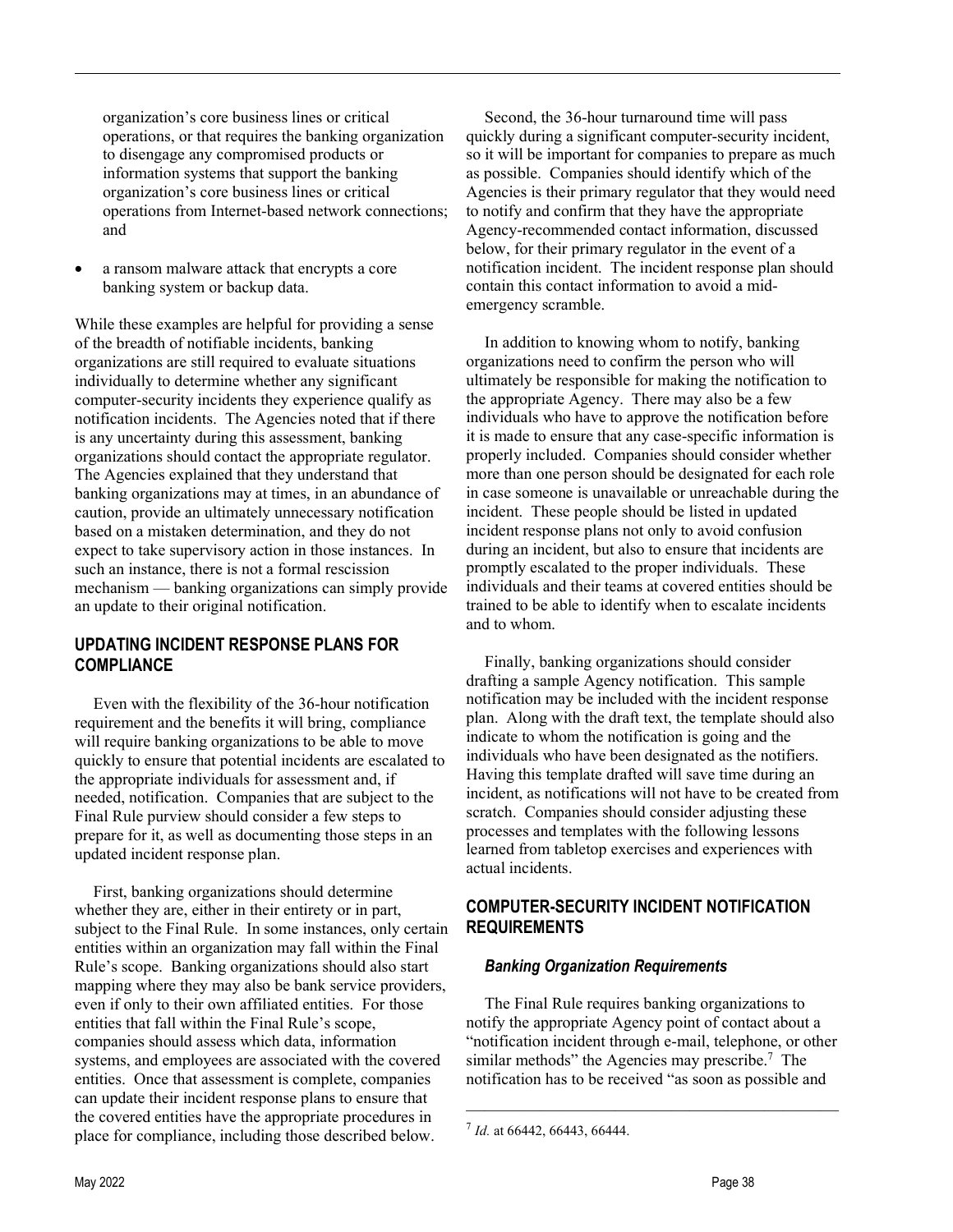no later than 36 hours after the banking organization determines that a notification incident has occurred."<sup>8</sup> The Agencies have said that they assumed that banking organizations can take the time they need to assess an incident to determine whether it meets the Final Rule's notification standard before notifying their regulator. Accordingly, the 36-hour timeline does not start until the banking organization has actually determined that a notification incident has occurred.

The notification does not have to include any specific information other than providing that a notification incident has occurred, as it is meant to serve as an early alert to the banking organization's primary federal regulator. There is no prescribed form or template for notifying the Agencies, though, as noted, it will be helpful for banking organizations to have their own template they can turn to during an incident. As mentioned, the notification requirements allow for flexibility; the Agencies noted that they anticipated that new technology may develop such that new methods of communication would be more practical and recognized that a communication channel may be impacted by an incident, so the Final Rule allows for multiple types of contact methods, as discussed below.

On March 29, the Agencies each issued guidance that provided instructions for banking organizations' compliance with the Final Rule's notification requirement, specifically regarding contact methods for notification incidents. Below we provide an overview of the key text of the guidance from the Agencies' releases, which apply to banking organizations and bank service providers regulated by the Final Rule.

FDIC, Computer-Security Incident Notification Implementation, Financial Institution Letter ("FIL") No. 12-2022 (Mar. 29, 2022)<sup>9</sup>

- FDIC-supervised banks can comply with the rule by notifying their case manager of an incident.
- FDIC-supervised banks can comply with the rule by notifying any member of an FDIC examination team if the event occurs during an examination.

 If a bank is unable to access its supervisory team contacts, the bank may notify the FDIC by e-mail at: incident@fdic.gov.

FRB, Contact Information in Relation to Computer-Security Incident Notification Requirements, Supervision and Regulation Letter 22-4 / Consumer Affairs Letter 22-3 (Mar. 29, 2022)<sup>10</sup>

- A banking organization whose primary regulator is the Board, must notify the Board about a notification incident by e-mail to incident@frb.gov or telephone at (866) 364-0096.
- The Board may identify other methods by which banking organizations may provide notice of cyber incidents in the future.
- If there is any doubt as to whether a notification incident occurs, a banking organization should provide notification via the above methods.
- If a bank service provider is in doubt as to whether a material disruption or degradation in services provided to a banking organization customer for four or more hours may have a material adverse impact on a banking organization customer, the Board encourages the bank service provider to contact the banking organization customer or its own legal adviser.
- The Board reiterated that the bank service provider notification requirement does not apply to any scheduled maintenance, testing, or software update previously communicated to a banking organization customer.

OCC, Information Technology: OCC Points of Contact for Banks' Computer-Security Incident Notifications, OCC Bulletin 2022-8 (Mar. 29, 2022)<sup>11</sup>

 A bank must notify the OCC after the bank determines that a notification incident has occurred,

 $11$  Office of the Comptroller of the Currency, *Information* Technology: OCC Points of Contact for Banks' Computer-Security Incident Notifications, OCC Bulletin 2022-8 (Mar. 29, 2022) available at https://www.occ.treas.gov/newsissuances/bulletins/2022/bulletin-2022-8.html.

 $8$  Id.

<sup>&</sup>lt;sup>9</sup> The Federal Deposit Insurance Corporation, Computer-Security Incident Notification Implementation, Financial Institution Letter No. 12-2022 (Mar. 29, 2022) available at https://www.fdic.gov/news/financial-institution-letters/2022/ fil22012.html#:~:text=On%20November%2023%2C%202021% 2C%20the,notification%20requirements%20(Final%20Rule)% 20for.

<sup>&</sup>lt;sup>10</sup> The Board of Governors of the Federal Reserve System, Contact Information in Relation to Computer-Security Incident Notification Requirements, SA 22-4 / CA 22-3 (Mar. 29, 2022), available at https://www.federalreserve.gov/supervisionreg/ srletters/SR2204.htm.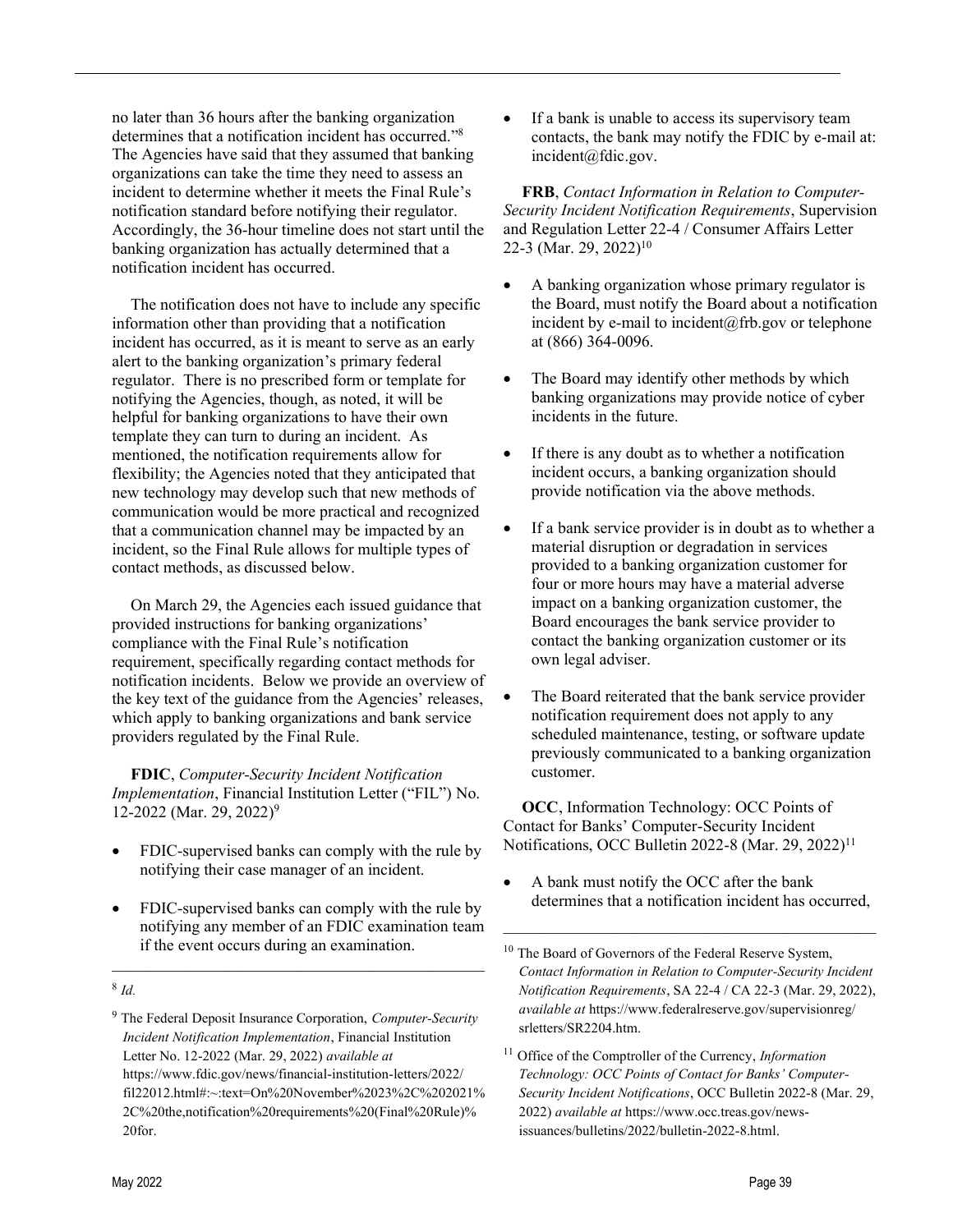and the OCC must receive this notice as soon as possible and no later than 36 hours after the bank's determination.

- To satisfy the notification requirement, the bank may e-mail or call its supervisory office, submit a notification via the BankNet website, or contact the BankNet Help Desk starting on May 1, 2022.
- Banking organizations should register for BankNet well in advance of a notification incident.
- If there is any doubt as to whether a notification incident occurs, a banking organization should contact its supervisory office.
- If a bank service provider is unsure whether it has experienced a computer-security incident that meets this threshold, the OCC encourages the bank service provider to contact the affected banking organization customer(s) or the service provider's own legal counsel.

#### Bank Service Provider Requirements

The Final Rule requires bank service providers to "notify at least one bank-designated point of contact at each affected banking organization customer as soon as possible when the bank service provider determines that it has experienced a computer-security incident that has materially disrupted or degraded, or is reasonably likely to materially disrupt or degrade, covered services provided to such banking organization for four or more hours."<sup>12</sup>

The "bank-designated point of contact" can be an email address, phone number, or other contact method that the banking organization has provided to the bank service provider. However, if that point of contact was not provided, the notification should be made to the Chief Executive Officer and Chief Information Officer of the banking organization customer, or two individuals of comparable responsibilities, through any reasonable means. It is also important to note that the notification requirement does not apply to any scheduled maintenance, testing, or software update previously communicated to a banking organization customer, unless the scheduled maintenance, testing, or software update exceeds the parameters communicated to the banking organization and meets the Final Rule's notification standard. Finally, the requirement only applies to affected customers, not all of the service

provider's customers. This language minimizes the risk of confusion that could occur if a bank service provider had to notify all of their bank customers regardless of whether or not they were affected.

This notification is important because banking organizations have become increasingly dependent on their service providers for essential services. Like their customers, service providers are vulnerable to computersecurity incidents, and providing timely notification is critical so incidents can be appropriately addressed quickly. That said, bank service providers are not required to assess whether an incident meets the notification incident standard for a banking organization, but they should make their best effort to share what is known with their customers. Much like the notification requirement for banking organizations, this standard also allows time for bank service providers to assess the nature of the incident before providing customers with notification. Thus, bank service providers will be able to provide more context and likely decrease the timeframe of their customers' assessments. Further, the Agencies will not "cite" the banking organization if a bank service provider fails to comply with the notification requirement. Both the OCC and the FRB suggest that if a bank service provider is in doubt as to whether a notifiable incident has occurred, they should contact the banking organization customer or its own legal adviser.<sup>13</sup>

# SERVICE PROVIDER RELATIONSHIPS

## **Contacts**

As noted, the Final Rule requires a bank service provider to notify "at least one bank-designated point of contact at each affected banking organization customer" after determining that it has experienced a notifiable computer-security incident. The Agencies explained that they expect that banking organizations and their service providers will work together to designate the methods of communications that work for both parties. To that end, the first step that banking organizations

<sup>&</sup>lt;sup>12</sup> Id. at 66442, 66443, 66444.

<sup>&</sup>lt;sup>13</sup> Office of the Comptroller of the Currency, Information Technology: OCC Points of Contact for Banks' Computer-Security Incident Notifications, OCC Bulletin 2022-8 (Mar. 29, 2022) available at https://www.occ.treas.gov/newsissuances/bulletins/2022/bulletin-2022-8.html; The Board of Governors of the Federal Reserve System, Contact Information in Relation to Computer-Security Incident Notification Requirements, SA 22-4 / CA 22-3 (Mar. 29, 2022), available at https://www.federalreserve.gov/supervisionreg/srletters/ SR2204.htm.